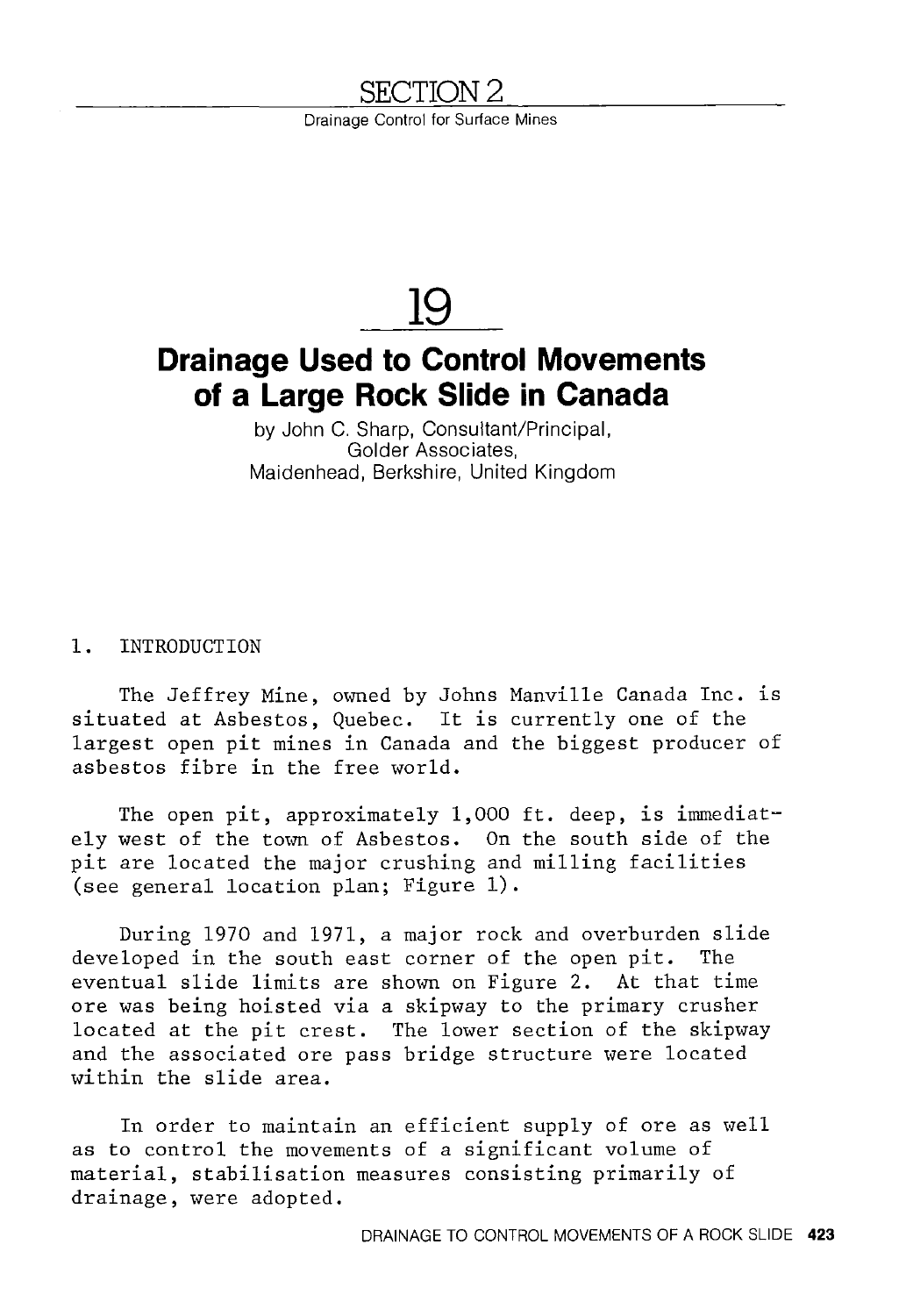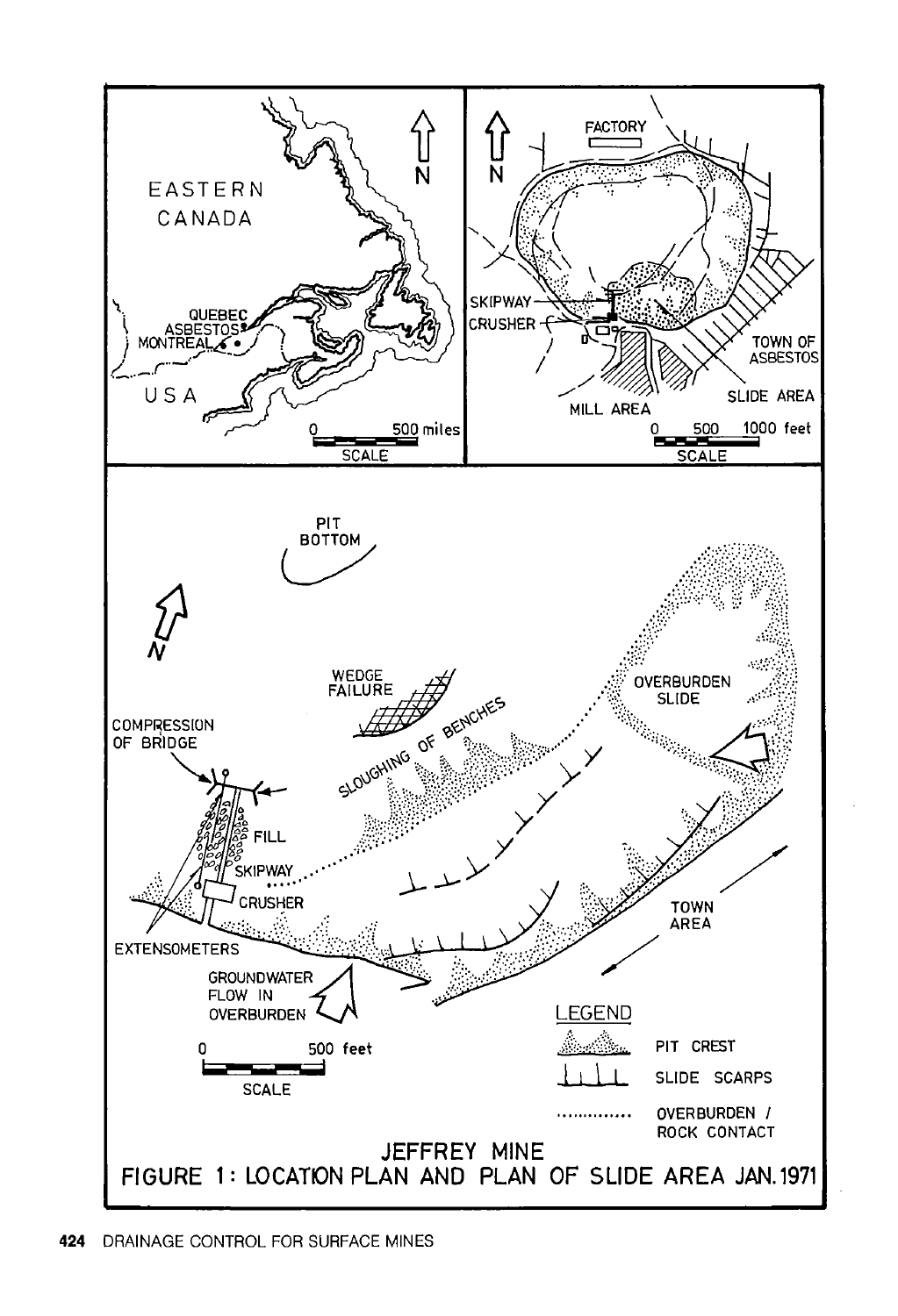

### **JEFFREY MINE FIGURE 2• AERIAL VIEW OF SOUTH EAST CORNER**

#### 2. GEOLOGY OF THE SLIDE AREA

The geology of the south east corner of the pit comprises an ultrabasic rock mass, (serpentinised, peridotite and dunite) which is overlain by some 200 ft. of overburden consisting of silts, sands with gravel layers and glacial tills.

This geology is shown generally in Figure 3. A major shear zone dips into the slope and outcrops on the upper part of the slope. The shear zone consists of highly fractured serpentinised material up to 500 ft. in width. The underlying peridotite is also traversed by other, lesser, generally sub-parallel, shear zones. Fracturing is somewhat irregular and typical of the host rock of an asbestos ore body. Fractures are often infilled with asbestos or brucite fibres and characteristically have a low shear strength.

3. PERMEABILITY CHARACTERISTICS OF THE ROCK AND OVERBURDEN STRATA

The rock types comprising the slope have a low mass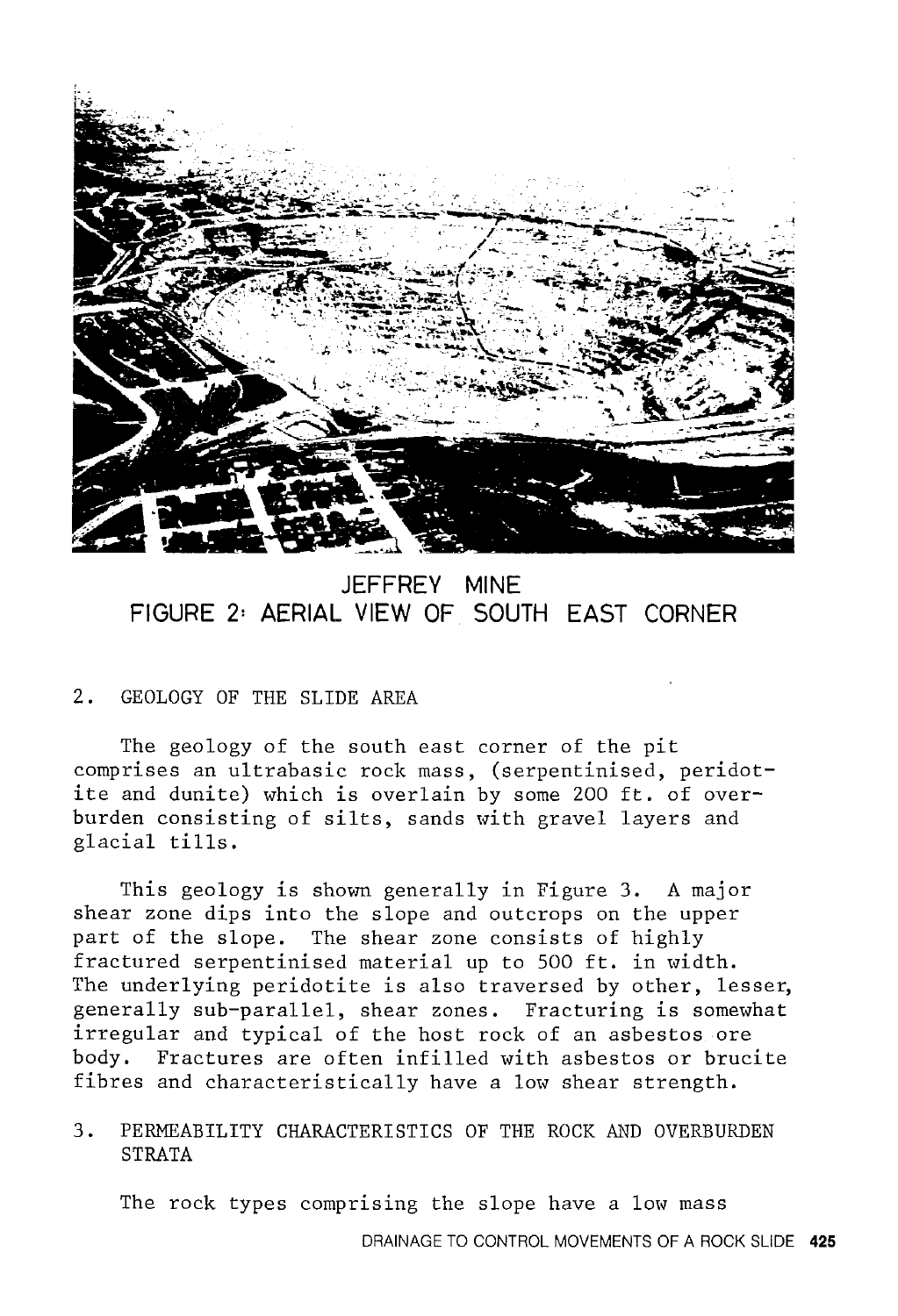

permeability, typically in the range  $10^{-6}$  -  $10^{-9}$  cm/sec. The shear zones contain a significant proportion of rock flour and are probably less permeable than the more competent rocks.

The overburden is characterised by relatively permeable gravel and sandy gravel strata within lower permeability sands, silts and tills. The gravels often form an infilling to pre-glacial channels in the bedrock and carry significant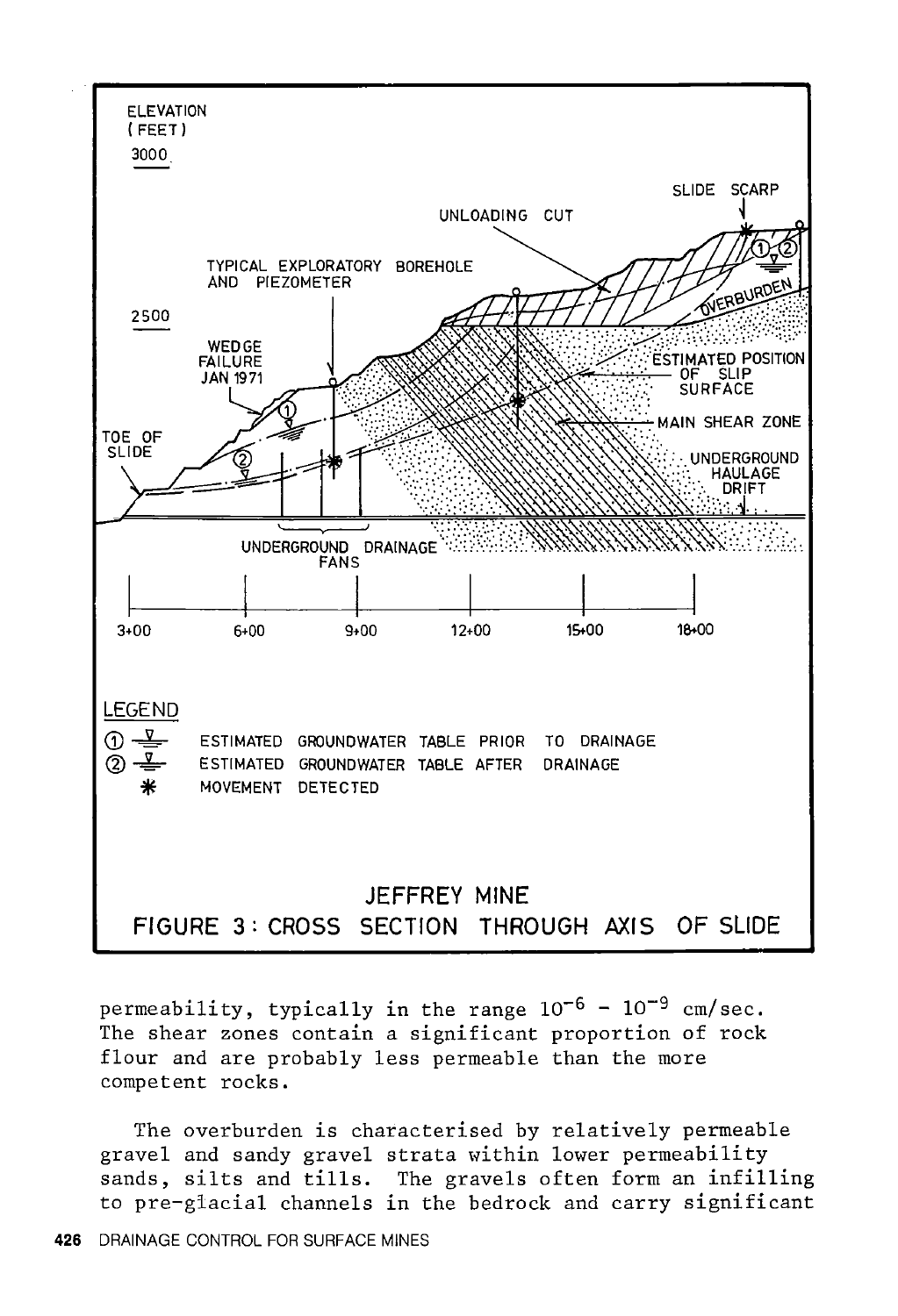quantities of water along such alignments.

#### 4. GROUNDWATER CONDITIONS

A significant gravel layer carries water from the south and discharges from the lower overburden slopes to the east of the skipway (see Figure 1). This water source, along with surface precipitation, appears to form the main source of groundwater for the south east corner rock slopes.

Piezometers installed in the overburden and rock slopes have indicated a general groundwater table some 50 ft. below the slope surface.

The potential benefits of slope drainage (reduction in groundwater pressures) in the rock were evaluated in detail prior to the slide occurrence, to determine whether or not steeper slopes could be developed. Such studies concluded that overall drainage of the rock slopes was not economically feasible owing to the following factors:

- (1) high recharge from overburden strata that could be only partly controlled by surface drainage/diversion measures.
- (2) extremely low permeability of the rock types requiring short drainage paths.
- (3) scale of drainage measures required for a potentially 1,000 ft. high slope section.

The conclusions are borne out by the extremely limited and local influence of the extensive underground workings at the 2,000 ft. level on the south side of the open pit.

5. SUMMARY OF THE SLIDE DEVELOPMENT

Between 1965 and 1970 the benches forming the upper rock slopes had failed due to rock deterioration within the relatively weak shear zone material (see Figures 1, 3).

Prior to 1970 several relatively shallow slides had occurred within the overburden. These were probably caused by adverse groundwater conditions and the undercutting of the slope toe due to ravelling of the upper benches in rock.

During 1970, a gradual extension of the skipway rails was observed (see Figure 1). The skipway rails had been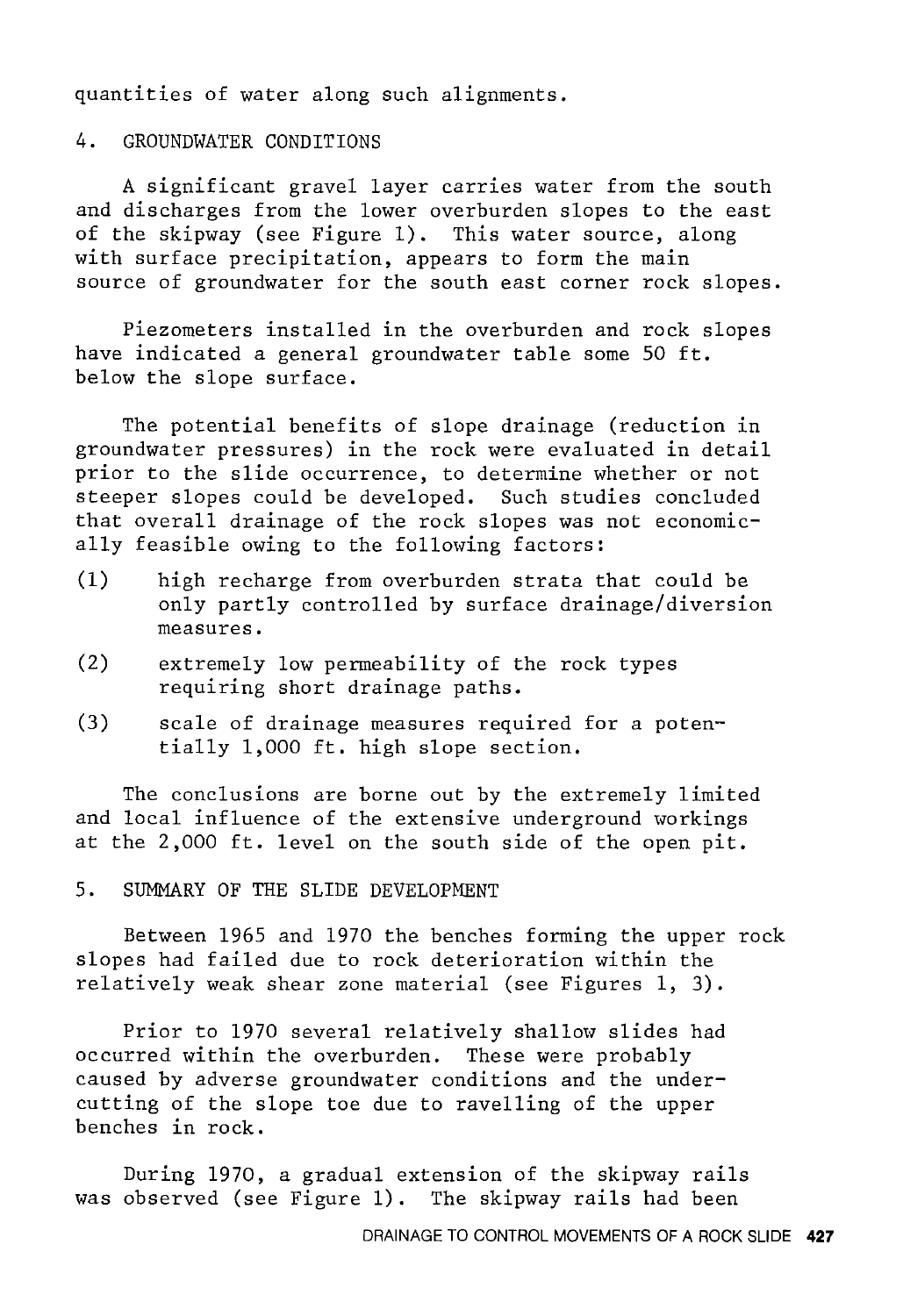laid on a 45 degree slope partly composed of fill. (The moyements were originally attributed to localised creeping of the fill material.)

Because of the critical role of the skipway installation in the mining operation, extensometers were installed from the crest of the slope and from the ore pass bridge level to check the depth of movement (see Figure 1). The instruments became operational at the end of 1970.

During December 1970 and January 1971, a major overburden slide developed in an adjoining area to the north. The slide involved an area behind the pit crest forming part of the town of Asbestos. Groundwater pressure build-up resulting from the winter freeze-up was shown to be a contributing factor to the initial slope movements. Further movements were influenced by the leakage of service water from the town into existing cracks forming the rear scarp to the slide.

In January 1971, a localised wedge failure between the 2,220 ft and  $2,320$  ft elevations occurred below the main haul road in relatively competent rock (see Figures 1, 3). The road in relatively competent rock (see Figures 1, 3). failure was controlled by localised jointing although some extension of fractures may have occurred due to small, overall movements of the slope.

Mining was being carried out near the toe of the slope (approximate elevation 2,100 ft.) at the beginning of 1971. Relatively rapid progress had been made during the latter part of 1970 with mining below the 2,300 ft level.

In February 1971, a massive, overall movement of the south east corner was suspected. A movement monitoring programme was initiated to determine both the overall extent of surface movement and the depth to which movements were occurring. Approximate piezometric conditions within the slope were also determined from the same boreholes. Both monitoring and investigation were difficult due to the significant snow cover that existed.

Measurements on the surface and in boreholes (inclinometer measurements or casing deformation observations using sondes) indicated movement of the entire slope some 700 ft. in height, 2,000 ft. in width and at depths up to 250 ft. (see Figures 3, 4). Approximately 20 m tons of material were contained within the slide zone. The observations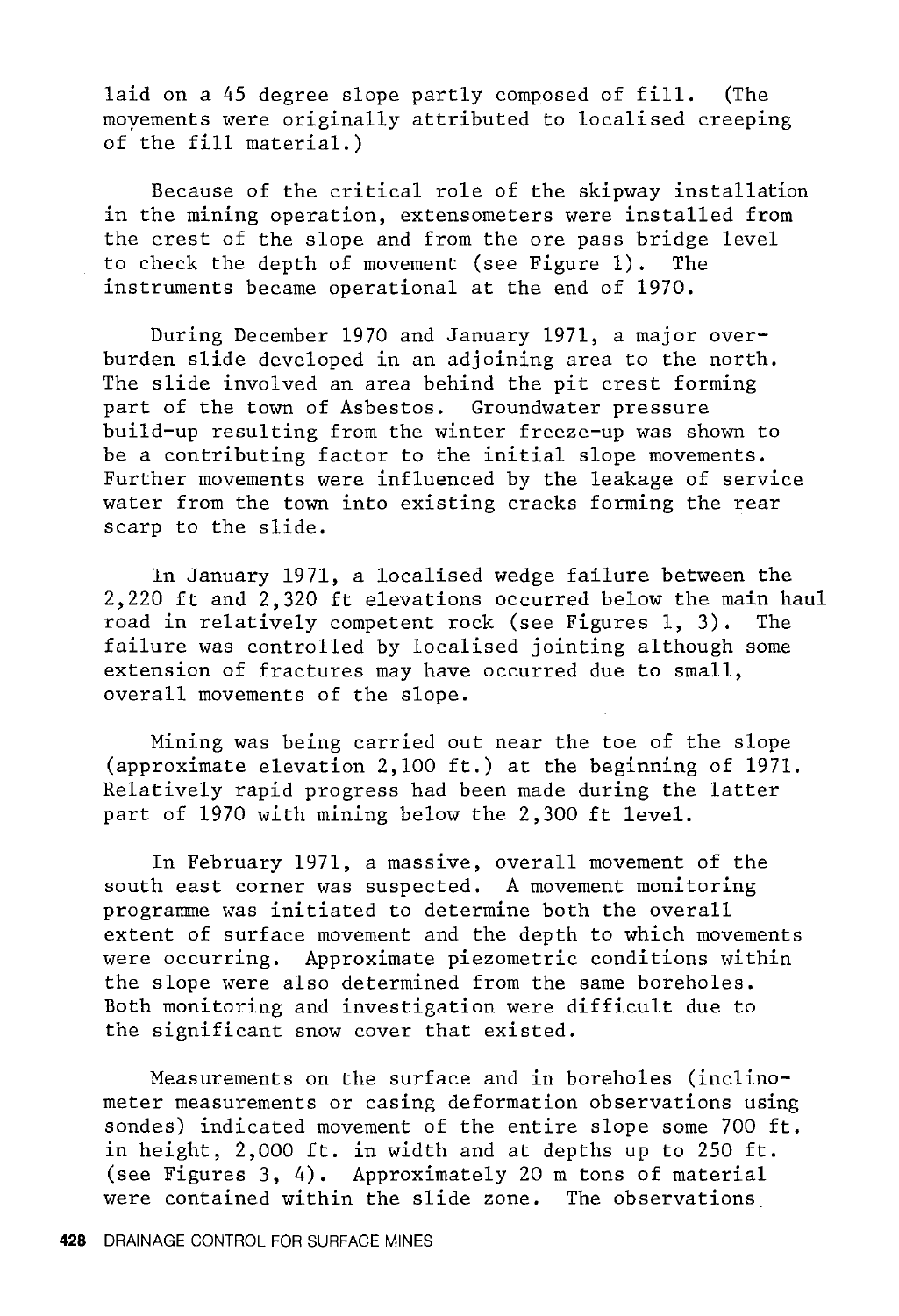

correlated with extensometer data obtained in the vicinity of the skipway.

Maximum movements were evident at the centre of the slide area with a gradual decrease in movement rates towards the lateral slide boundaries. As movements continued, scarps at the slide crest became evident. Regular maintenance of the skipway track was required to counter the overall extension of the rails. The skipway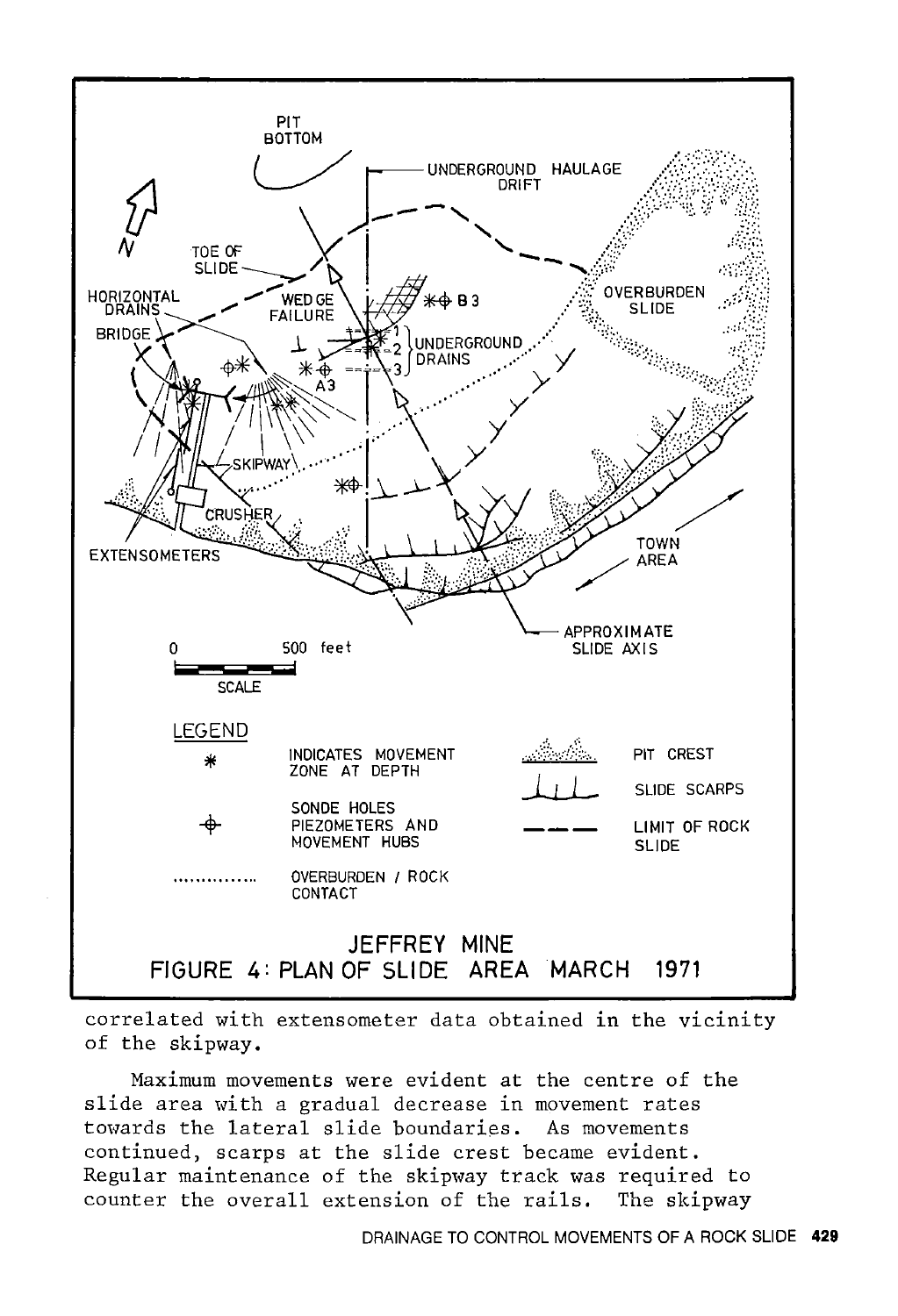bridge was subjected to an increasing degree of compression with time, owing to its orientation with respect to the movement axis. Shear displacement of the support columns and jamming of the horizontal ore pass doors were evident.

During April and May 1971, a period during which the main spring run-off occurs, major movements of the slope occurred causing ravelling on the lower rock benches, disruption of the haul road across the upper slope area and extensive damage to the skipway bridge structure.

The primary causes of instability were attributed to the following:

- (1) Mining operations at the toe of the slope. The excavation of material in this area reduced the volume of the competent lower rock buttress (See Figure 3) to a critical state where it was no longer able to support the overlying shear material and overburden. The build-up of shear stress through the buttress probably led to the extension of unfavourable oriented shallow dipping joints to form a continuous shear surface at the base of the buttress. This was accompanied by significant internal shearing along fractures oriented roughly parallel to the main shear zone as well as a general break-up and dilation of the more competent rock.
- (2) Adverse groundwater conditions as detailed below.

In order to control further movements and to protect the crusher installation at the pit crest, stabilisation measures were required.

6. GROUNDWATER AND ITS INFLUENCE ON THE STABILITY OF THE SLIDE AREA

The investigation of the slide area confirmed the existence of adverse groundwater conditions within the slopes. Tn addition the break-up of the slope surface and the creation of tension cracks and scarps in the upper slope area led to an increased infiltration of surface water particularly during thaw periods. The overburden area to the north had by early 1971 broken up considerably and was found to contain a large quantity of water within open cracks and fissures much of which was derived from the town area. This water was free to flow southwards into the rock slide.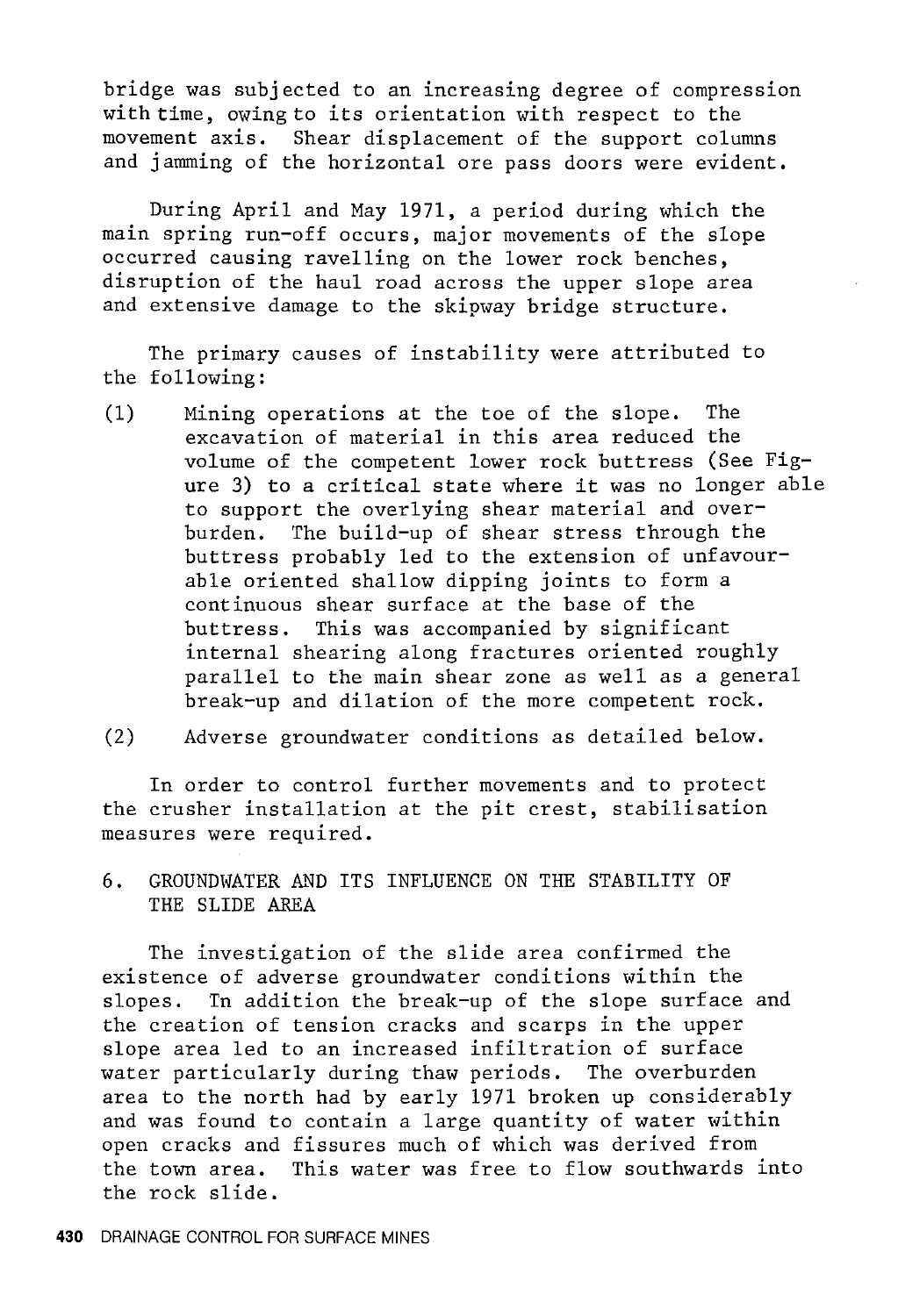Later investigations have also shown that a considerable quantity of water probably flowed into the rear scarp of the slide from the buried, gravel-filled channel to the south.

Groundwater sources are illustrated generally in Figure 1. The phreatic surface within the slope profile is shown in Figure 3. The shape of the surface illustrates the high degree of recharge from the overburden slopes as well as the relatively impermeable nature of the major shear zone.

After the geometry of the slide had been defined, preliminary stability analyses using a technique of back analysis were carried out. These analyses demonstrated that the stability of the area could be improved significantly by the adoption of drainage measures that would lead to a reduction in groundwater pressures within the slope at depth.

In addition, unloading of the upper slope area by stripping of the overburden, would further improve stability following drainage.

It had been previously concluded that drainage of the intact rock would be of little benefit in reducing groundwater pressures on a significant scale. However, with the generation of a fairly well defined shear zone at the base of the slide that was likely to be quite permeable (due to dilation of the rock on shearing) it was decided to attempt drainage into the slide base.

7. STABILISATION MEASURES

Drainage measures to reduce groundwater pressures at the base of the slide consisted of:

- (1) drainage of the overburden materials to minimise recharge into the underlying rock.
- (2) horizontal drains from the skipway bridge area into rock (see Figure 4).
- (3) drain holes drilled upwards from the underground haulage drift into the base of the slide (see Figures 3, 4).

The drainage measures were commenced in June 1971.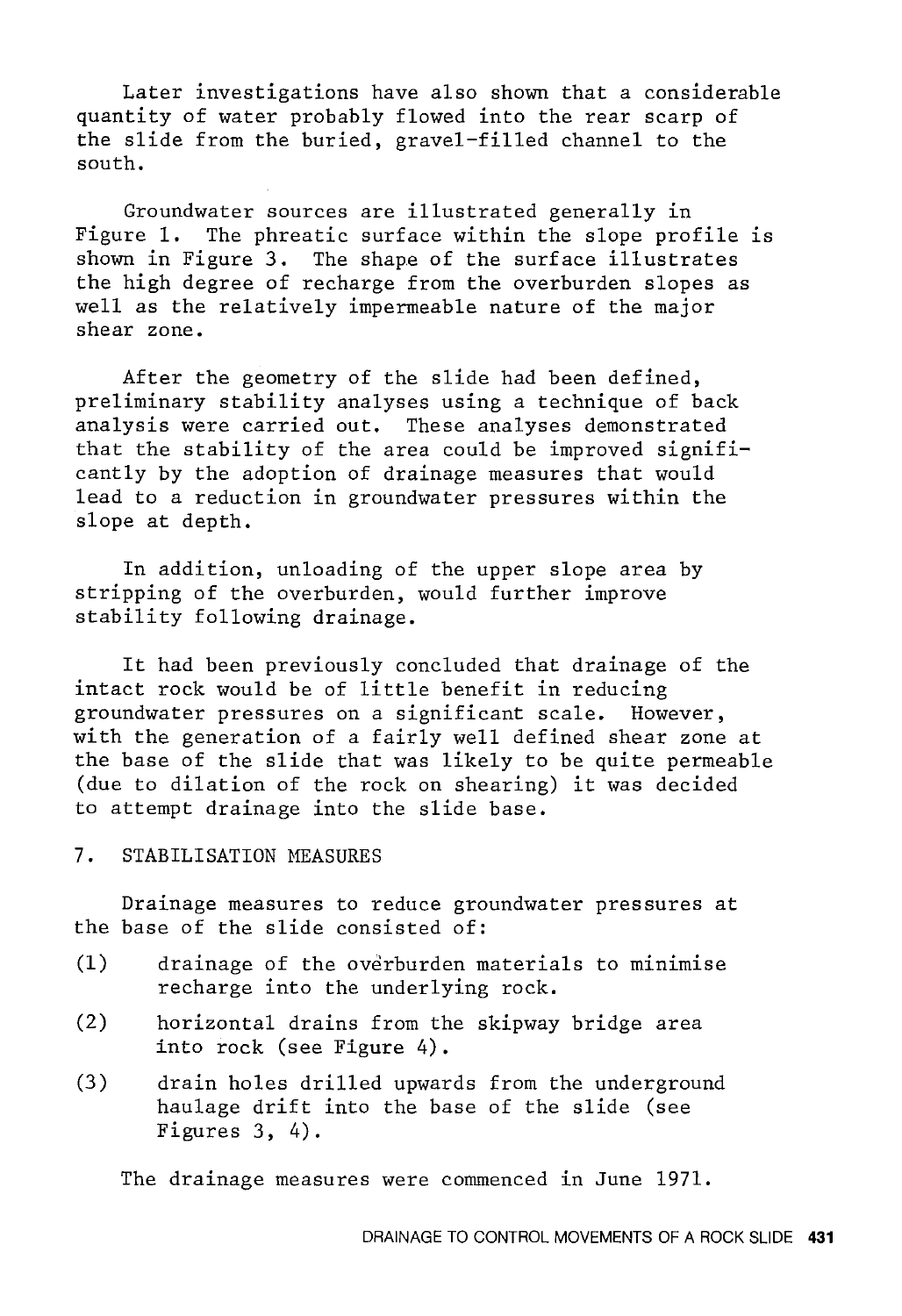Drainage of the overburden was carried out using an 'Aardvark' drilling rig used to install perforated PVC casings into the slope. Drilling difficulties occurred when the more permeable gravels were encountered and the<br>programme was only partially successful. Surface water programme was only partially successful. diversion using drainage ditches and sumps was also carried out within the overburden area.

Initial drainage measures within the rock consisted of two fans of horizontal holes drilled from either side of the skipway bridge structure. A heavy duty diamond drilling rig was used to overcome potential difficulties with the highly variable and often sheared rock. Drillholes that did not penetrate the basal zone of the slide yielded little or no water and had only a localised effect on the groundwater pressures.

Most of the drillholes to the east of the bridge penetrated the base of the slide and encountered considerable quantities of water under pressure. The water was contained within a broken, sheared zone at the base of the slide. Dilation resulting from shear movements of several feet had produced an extensive, permeable zone that appeared to be well connected across the base of the slide.

One of the main holes in the east bridge series was temporarily closed off at the outlet after completion. A rapid increase in water pressure to approximately 75 psi was observed indicating high water pressures at a relatively shallow depth. The initial flow magnitudes (of the order of 50 gpm) and the rapid increase in pressure with time indicated the high permeability of the rock at the slide base. After approximately 3 months, the installation was again closed off and pressures were found to have decreased to about 5 psi.

Based on the success of the drillholes from surface, it was decided to rehabilitate the underground haulage drift and drill into the lower central slide area. Twelve drainage holes were drilled from a rail mounted rig so as to intersect the slide zone as illustrated in Figure 5. As expected a highly permeable zone, several feet thick was intersected and water under pressure flowed initially at some 200 gpm. This flow decreased after several months to about 20 gpm after pressures had dissipated across the base of the slide. The relative permeability of the intact and failed material was demonstrated by the lack of influence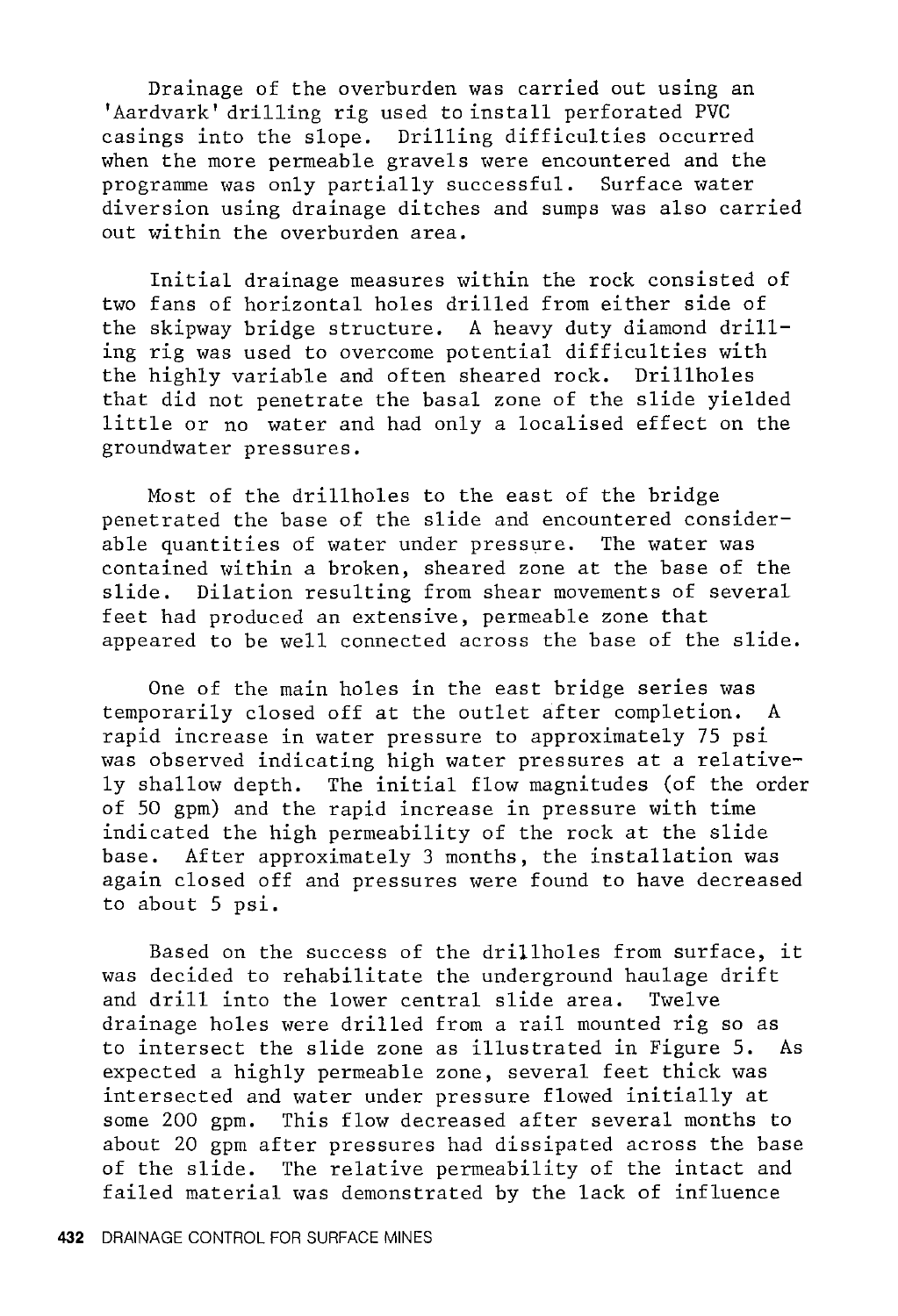

that the adit alone had had on reducing pressures in the overlying slide.

Details of the drainage arrangements are shown in Figure 6.

Concurrently with the skipway bridge drainage programme, some 1.5 m tons of overburden was mined from the upper slide area.

8. RESULTS OF THE STABILISATION MEASURES

Surface monitoring of the slide area showed a significant reduction in movement rates following completion of the initial drainage measures and the overburden stripping (see Figure 7).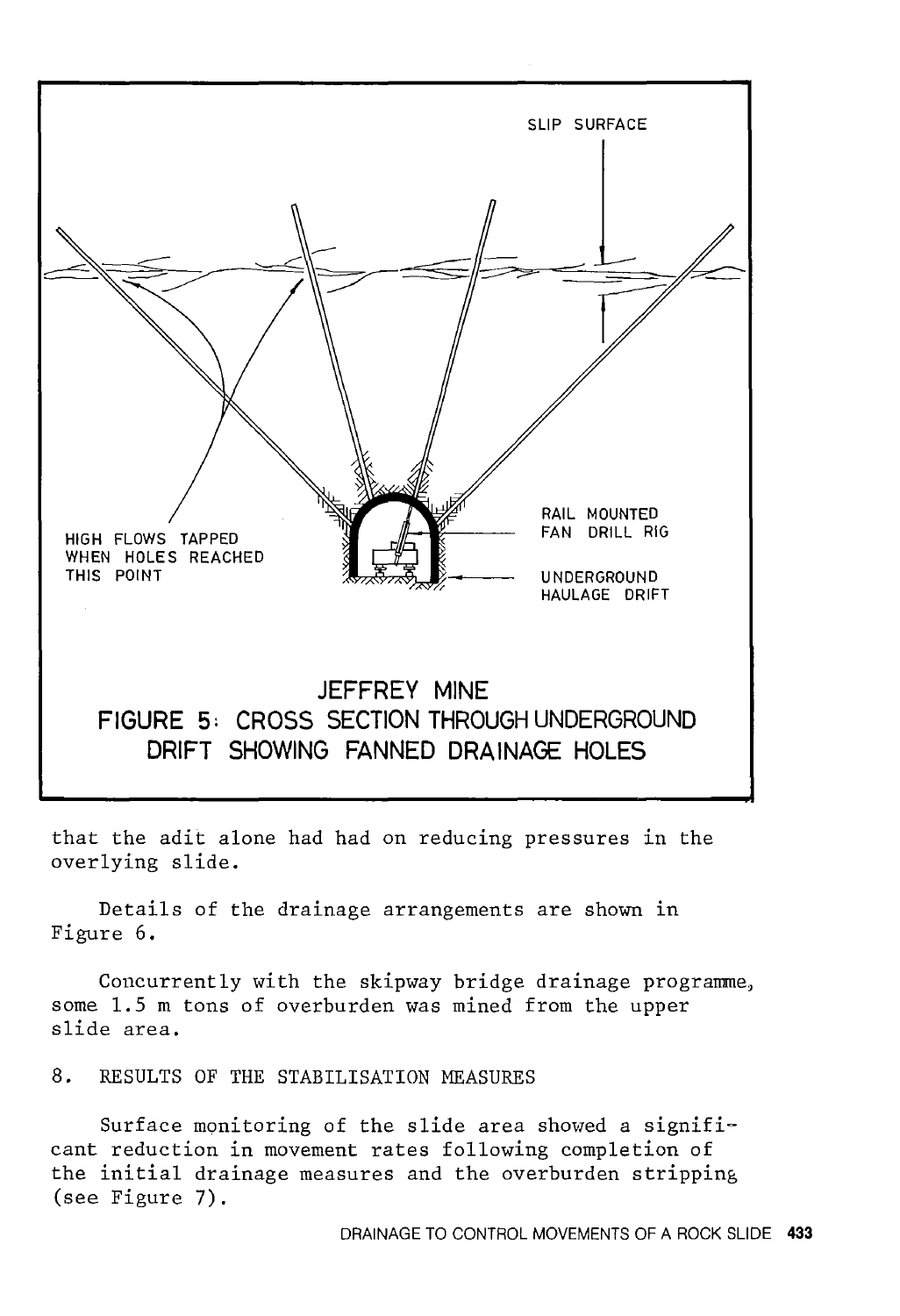



SKIPWAY DRAINAGE RIG **DRAIN OUTLET AND PRESSURE GAUGE** 

### **FIGURE 6: DRAINAGE ARRANGEMENTS**

Complete stabilisation was achieved after completion of the drainage from underground in August 1971.

A similar movement trend was observed from the lower skipway extensometer as illustrated in Figure 7.

The sensitivity of stability to minor changes in groundwater conditions is indicated by a significant increase in movement rates in early August 1971 following approximately 5 in. of rainfall within 24 hours (see Figure 7).

Since drainage was installed during the summer period when groundwater conditions were more favourable, the success of the measures could not be immediately judged. No re-occurrence of movement was however observed during the winter and spring periods of 1972 and 1973 and groundwater pressures within the slide remained minimal. After 1973 significant changes in the slope geometry occurred and further conclusions on continuing stability trends could not be dravm.

#### 9. CONCLUSIONS

The adoption of drainage measures in an extremely impermeable rock mass to control the movements of a large rock slide proved to be successful owing to the existence of a permeable basal zone that resulted from the overall slope movements.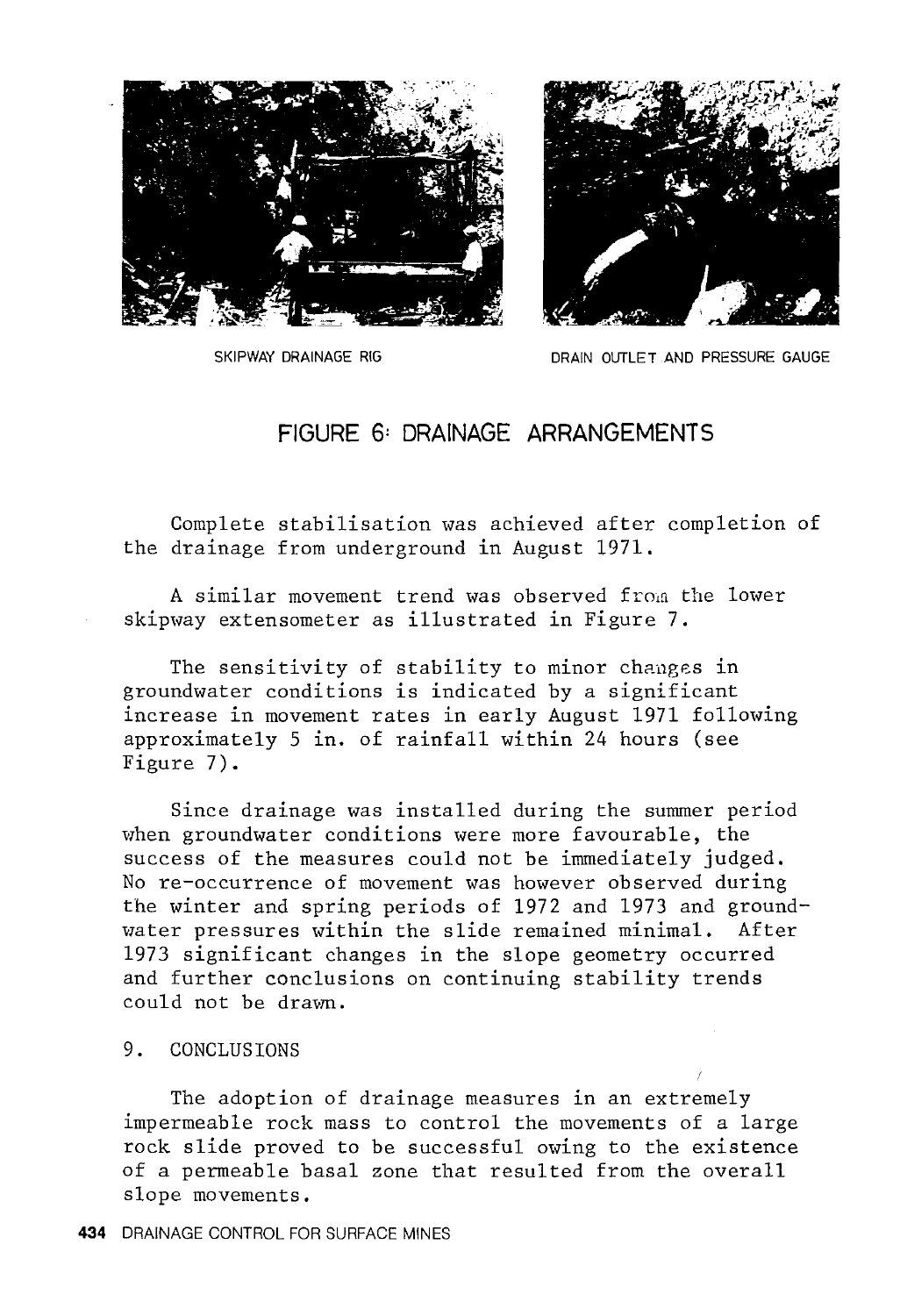

DRAINAGE TO CONTROL MOVEMENTS OF A ROCK SLIDE **435**